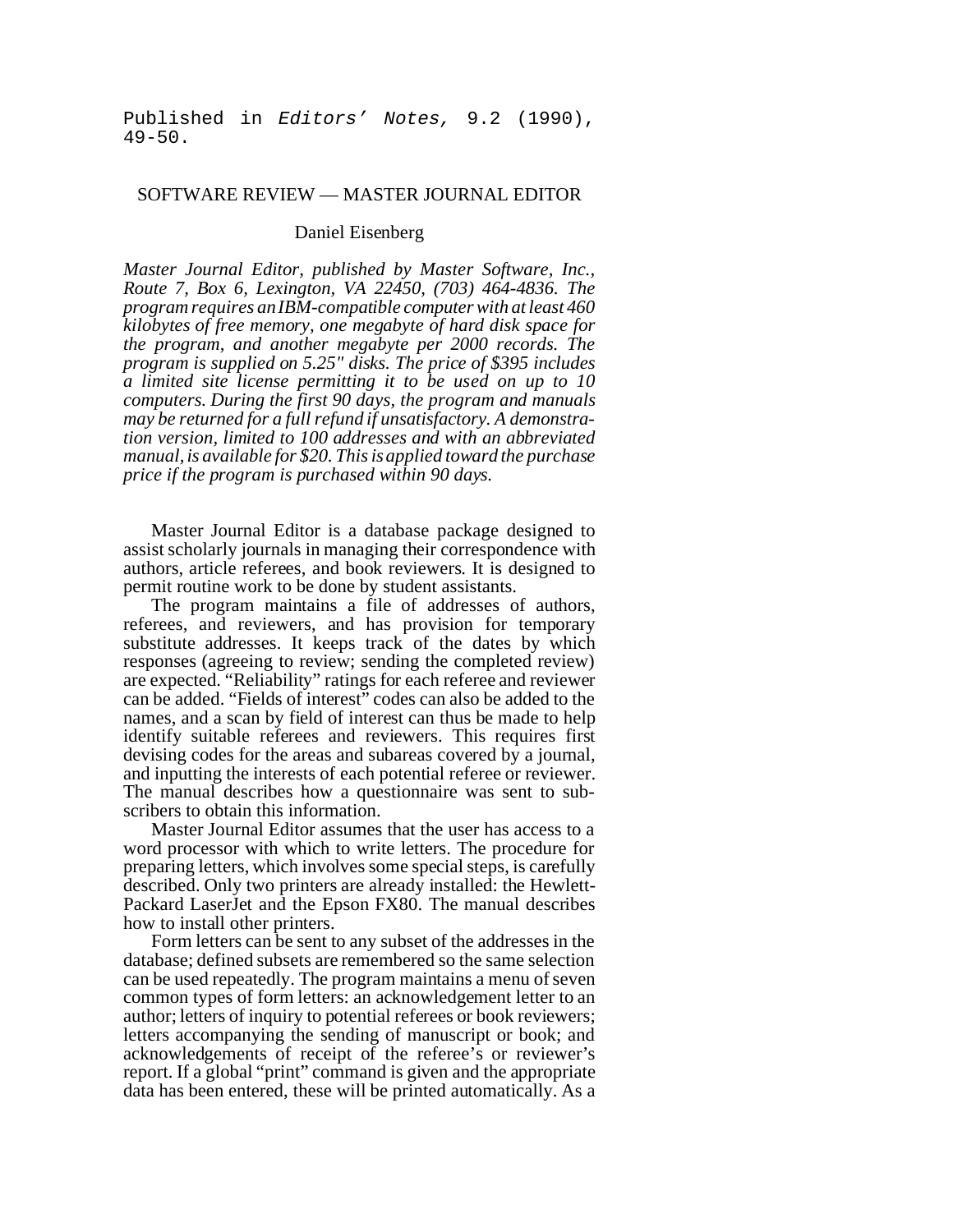"date flag" controls the selection, one must always print these letters at the end of the day, or at the beginning of the following day. A log is kept of letters printed.

The program performs as described by the publisher. The documentation is thorough and well written. A review of relevant DOS commands is provided for the novice. If one reads and follows the 275-page manual, the program is relatively easy to set up and run. Time was taken to imagine problems users might have and suggest solutions. Some help screens are available while running the program.

The program has three shortcomings which potential users might want to consider. First, form letters will not reformat depending on the length of the data inserted. This means, for example, that if one writes to an author "This letter will acknowledge receipt of your article X," the title of the article must be placed on a line by itself, as the program has no way of "wrapping" the article title if it is too long for the line on which it begins. (It is possible to export the merged letter to a file, and then reformat it with a word processor.)

Second, the program does not provide for underscoring of book titles within article titles, or for omission of underscoring when a book title is mentioned within another book title. One can write to the author:

This will acknowledge receipt of your article "The Father in Hamlet,"

or:

"The Father in 'Hamlet'"

but not:

"The Father in *Hamlet*."

This sets a bad example for authors.

Finally, the database cannot be customized by the user, and it has limited import and export capability. For example, it has no field for a BITNET address, and it is impossible for the user to add one. (A comment field can be used for that purpose.) One cannot add a code indicating, say, whether that person should get the Spanish- or English-language form letter, nor can codes be added for international mail rate class. The types of automatic form letters can not be changed. Many small journals have considerable overlap between subscribers and referees, but the data of Master Journal Editor can not be shared by a subscription database. Names and addresses cannot be input except by typing them in manually. One cannot export data from the program to prepare a paged annual index of articles and book reviews published. Perhaps the publisher will address these points in an upgrade.

Defining a custom database using a program such as DataPerfect or PC Filer is a considerable undertaking. It would, however, be modifiable at will, and would have far superior